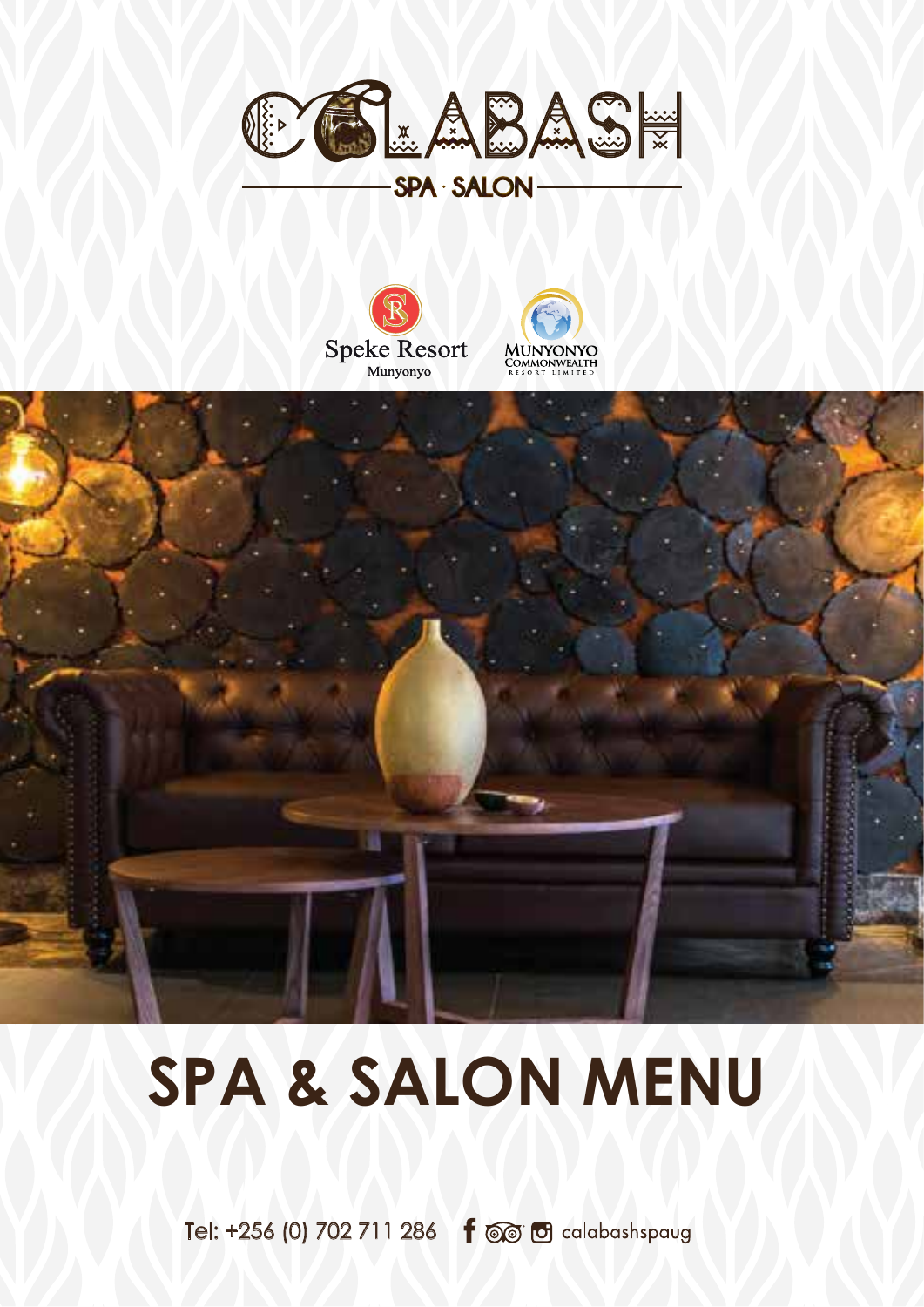# **Wellness by the shores of Lake Victoria**

Holistic, bespoke care centered completely around your wellbelling. Authentic, indulgent surroundings at the shores of Lake Victoria. We invite you to disconnect and authentically reconnect.

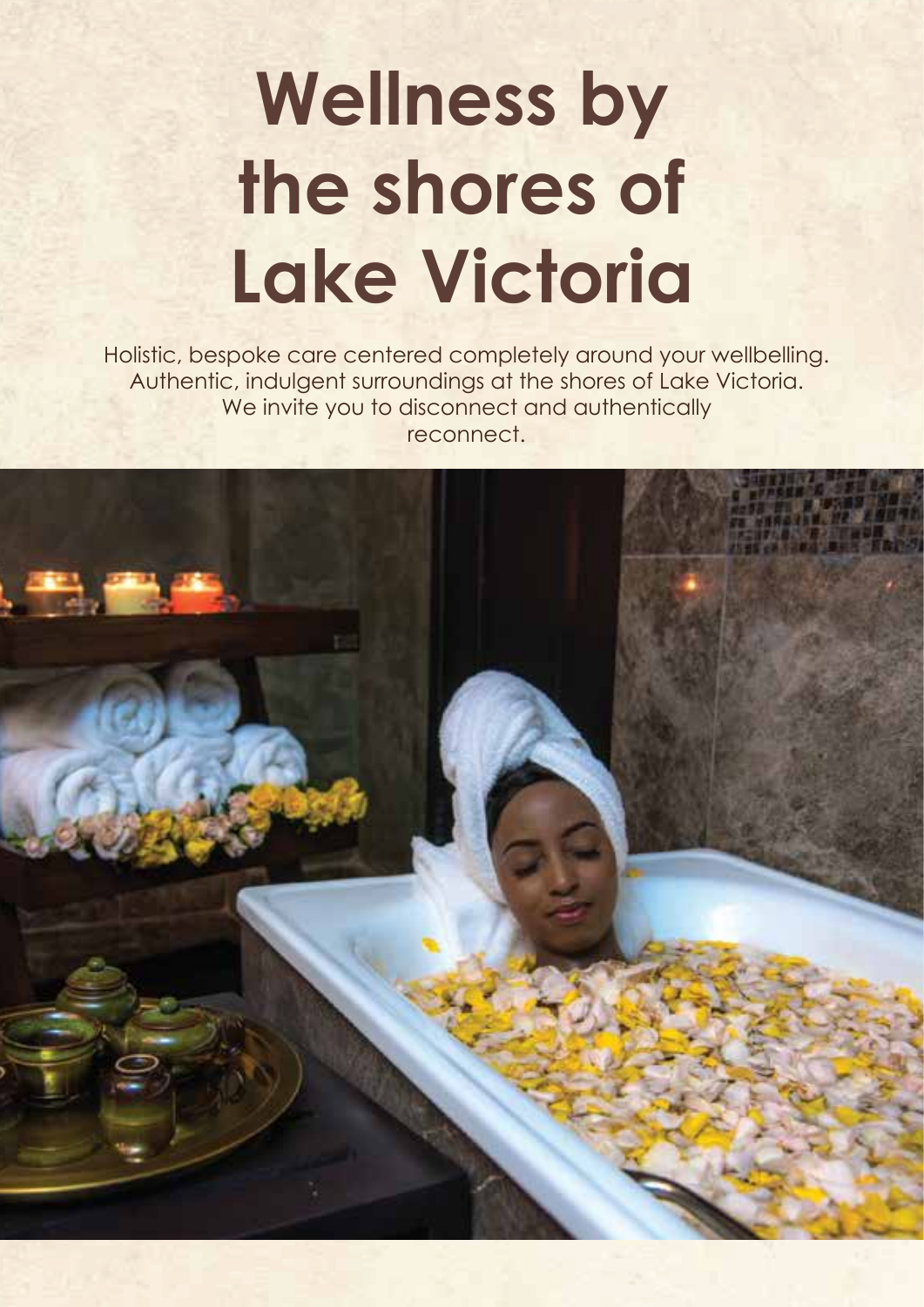# **MASSAGE THERAPIES**

#### **SWEDISH MASSAGE**

A well designed massage that aids in tension release & overall muscle fatigue. A great treat for beginners & those looking for a relaxing medium to firm massage.

#### **SINGLE COUPLE**

60 Minutes : Ushs 95,000 90 Minutes : Ushs 120,000 120 Minutes : Ushs 150,000 120 Minutes : Ushs 280,000 90 Minutes : Ushs 225,000 60 Minutes : Ushs 180,000

#### **AROMATHERAPY**

This Luxurious essentialoil treatment is a great mood lifter which promotes healing & eases muscular aches, pains, & Sprains Oil are specially extracted from herbs, flowers and fruits to softens, smooth & relax the muscles as well as the soul

#### **SINGLE COUPLE**

60 Minutes : Ushs 120,000 90 Minutes : Ushs 140,000 90 Minutes : Ushs 265,000 120 Minutes : Ushs 160,000 120 Minutes : Ushs 300,000 60 Minutes : Ushs 230,000

#### **DEEP TISSUE**

A truly traditional massage that focuses on the deepest layer of the muscle, connecting tissue and fascia. It's beneficial in releasing chronic muscle tension, repetitive strain, postural problems or recovery from injury.

#### **SINGLE COUPLE**

60 Minutes : Ushs 140,000 90 Minutes : Ushs 170,000 120 Minutes : Ushs 190,000 120 Minutes : Ushs 355,000 90 Minutes : Ushs 320,000 60 Minutes : Ushs 265,000

#### **HOTSTONE MASSAGE**

A deeply relaxing massage that uses both hands & hot stone techniques to ease built up muscular tension. Hot stones will be used to massage the pressure points helping the muscle to loosen from its point of stress.

#### **SINGLE COUPLE**

60 Minutes : Ushs 120,000 90 Minutes : Ushs 160,000 90 Minutes : Ushs 305,000 120 Minutes : Ushs 180,000 120 Minutes : Ushs 340,000

60 Minutes : Ushs 230,000

#### **TRAVELLERS MASSAGE**

Welcome to Kampala! Take this journey within yourself and forget about the tiresome long flights and travels. Allow us to take care of you and the travel tension from your mind and soul.

#### **SINGLE COUPLE**

60 Minutes : Ushs 95,000 60 Minutes : Ushs 180,000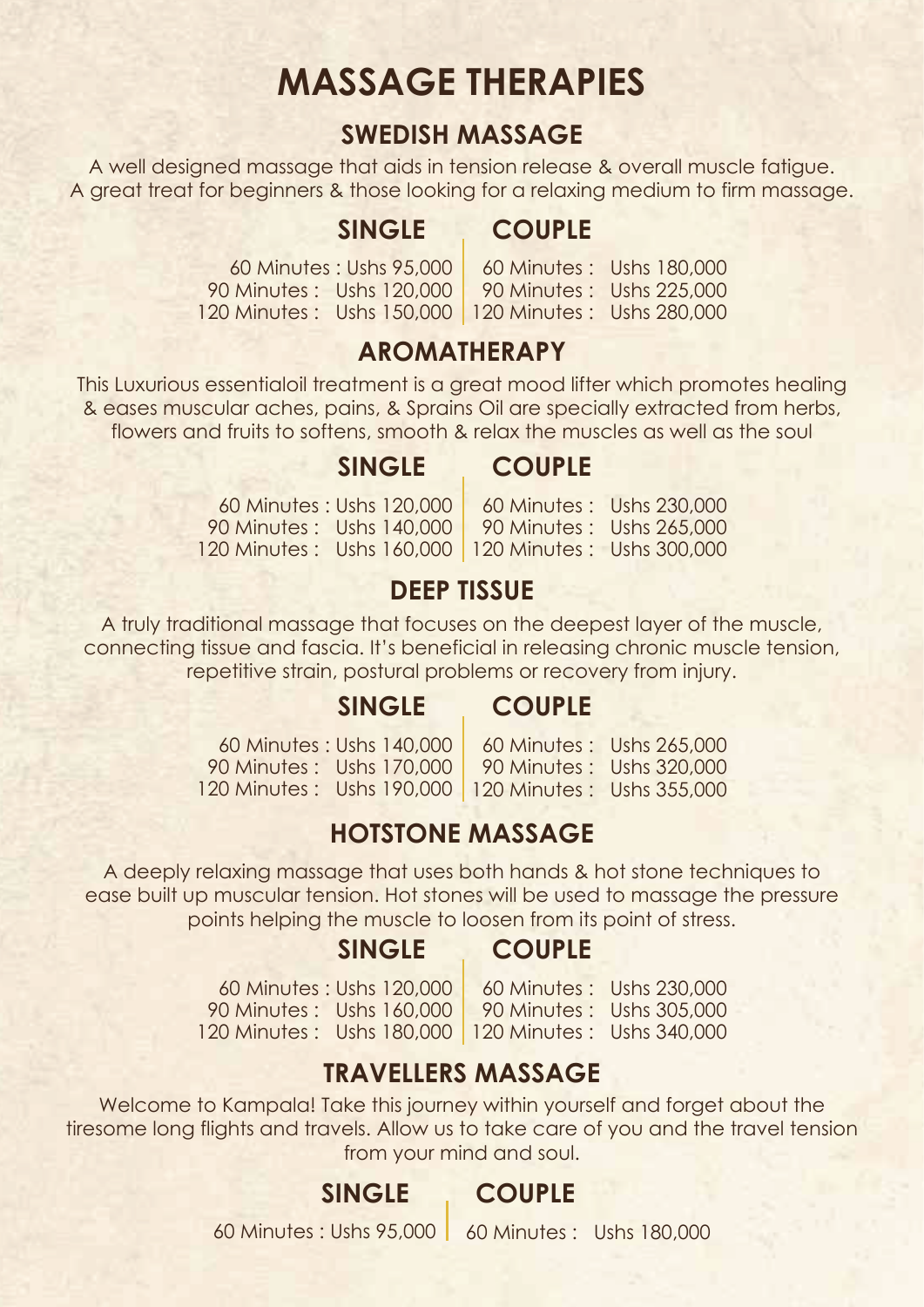#### **NECK, BACK & SHOULDER MASSAGE (WITH OIL)**

A powerful massage that is especially effective in helping heal tightness of the lower back, stiff necks and sore shoulders are the most common areas to retain the effect of today's stressfull life.

#### **SINGLE COUPLE**

45 Minutes : Ushs 65,000 45 Minutes : Ushs 120,000 60 Minutes : Ushs 80,000 60 Minutes : Ushs 150,000

#### **INDIAN HEAD MASSAGE**

A luxurious pressure point scalp, neck and shoulder massage that boosts circulations and helps to relieves headaches and sinuses while melting the tension that oftens sits unwelcome on the shoulders.

#### **SINGLE COUPLE**

45 Minutes : Ushs 65,000

45 Minutes : Ushs 120,000

60 Minutes : Ushs 80,000 60 Minutes : Ushs 150,000

#### **REFLEXOLOGY**

Deeply relaxing massage where pressure is applied to certain points on the foot that correspond to organs and systems in the body. Reflexology is very relaxing, especially for people who stand on their feet all day or just have tired, achy feet.

45 Minutes : Ushs 65,000

#### **SINGLE COUPLE**

60 Minutes : Ushs 80,000 60 Minutes : Ushs 150,000 45 Minutes : Ushs 120,000

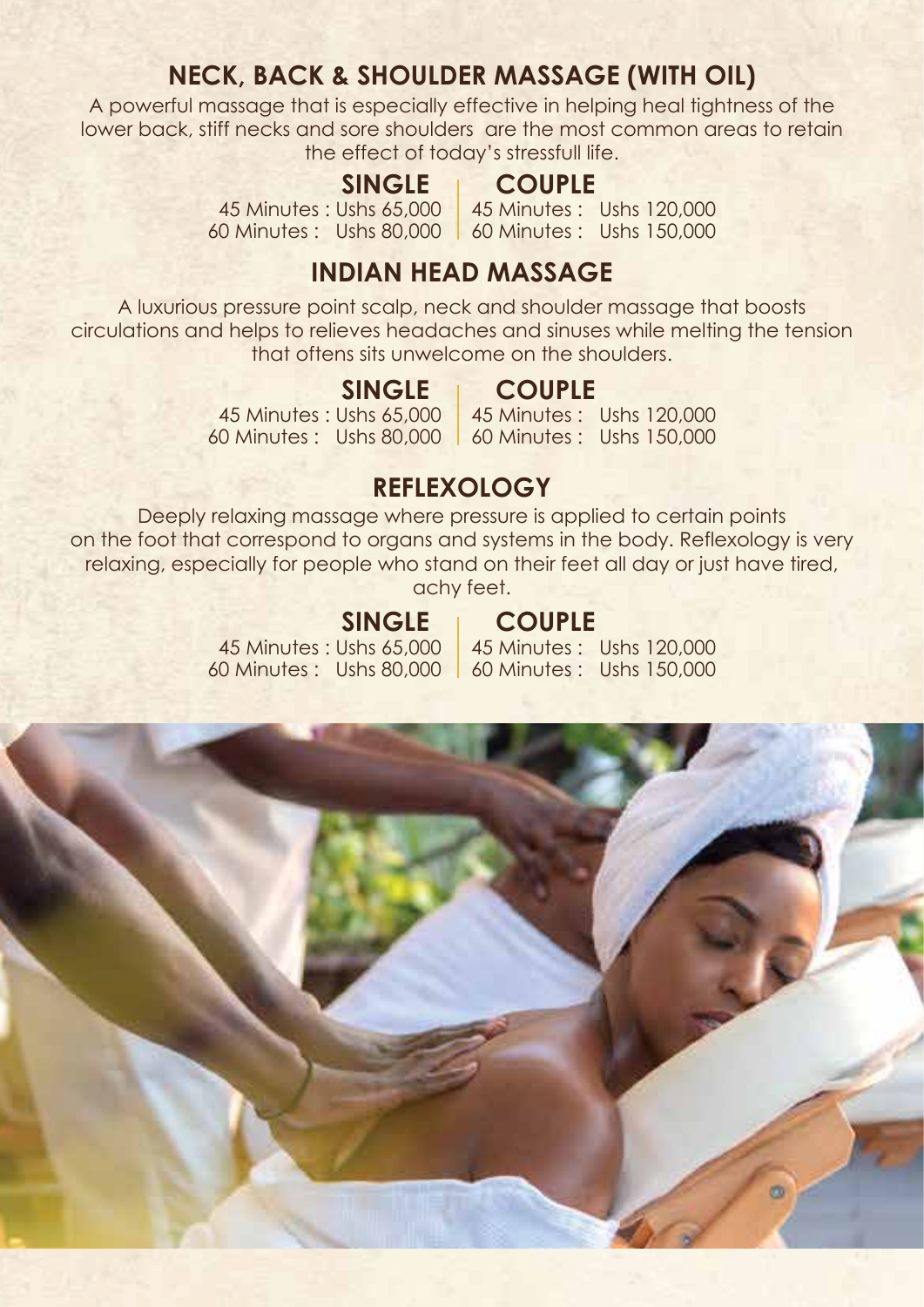# **EXOTIC EXFOLIATION THERAPIES (BODY SCRUBS)**

**ALL THERAPIES 45 MINUTES : Ushs 75,000**



#### **COCONUT & ALMOND EXFOLIATION,**

Coconut is rich in vitamins, oils and is a very strong antioxidant. The granules from the almond unclog the pores of the skin and the coconut hydrates you revealing skin soft and smooth to touch.

#### **CINNAMON COFFEE & YOUGURT EXFOLIATION**

By applying to the skin in a gentle circular motion, coffee cinnamon scrub exfoliates the skin, removing your dry, dead skin, to reveal new, healty-looking skin underneath.

#### **SALT & TURMEFIC GLOW EXFOLIATION**

A delightful sxfoliation using salt crystal to gently exfoliate, soften and leave your skin glowing and buffled while the anti-inflammatory and healing properties in the turmeric help cleanse and clear up the complexion of the skin. You will finish the treatment with a hydrating and moisturizing cocktail.

#### **LEMON & MINT SCRUB**

Naturally refreshing essential lemon oils invigorate the sense while natural essential mint oils have activating properties. Both revitalising the body and mind.

#### **LAVENDER SUGAR SCRUB THERAPY**

Not only does it smell fantastic, it's a perfect exfoliation for sensitive skin leaving your skin fully moisturized, by locking in the moisture and acting as a natural antioxidant as well. With this type of scrub we mix in organic coconut oil, granulated sugar and drops of lavender essential oil.

#### **GINGER & ORANGE SCRUB**

Awaken your senses with this ginger and Orange scrub. An exfoilation ritual designed to revitalise and relax. This invigorating scrub stimulates, tones and leaves the skin sensuously soft.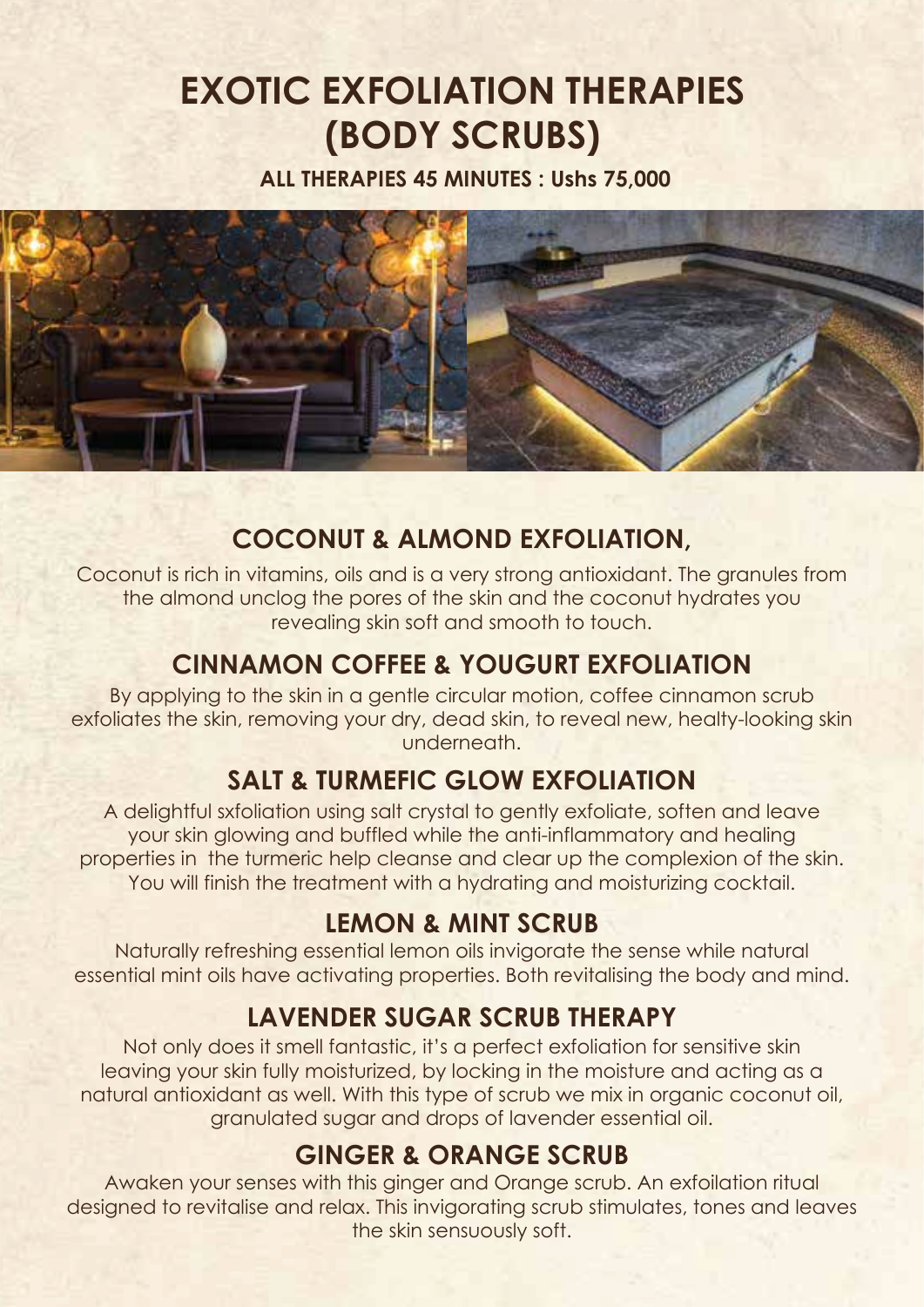# **CALABASH PACKAGES**

Because sometimes more is exactly what you need. Our custom salon and spa packages are the ultimate way to enjoy not just one, but a collection of our most requested services and treatments in a single day. Go beyond the ordinary and indulge in some of the most luxurious and beneficial treatments we have to offer.

#### **INDIVIDUAL PACKAGES**

Take time out of the day and travel wide and far within yourself.

#### **PAMPER MYSELF**

Lavender Sugar Scrub Aromatherapy Massage 100 Minutes : Ushs 195,000

#### **COUPLE PACKAGES**

**INDULGENCE FOR TWO(2PAX)** Nothing beats together and no one understands it more than us.

Swedish Massage, Coconut & Almond, Mani & Pedi Express 150 Minutes : Ushs 245,000

### **WHEN WE MET (2PAX)**

Deep Tissue Massage, Rose filled bubble bath with 2 glasses of wine 90 Minutes : Ushs 230,000

#### **GIRLFRIEND PACKAGES**

Whats better than sharing a treatment with a friend? A package

### GIRLS OUT NIGHT [2PAX]

Swedish Massage, Express, Mani Pedi Duo Express

#### **140 Minutes : Ush 300,000**

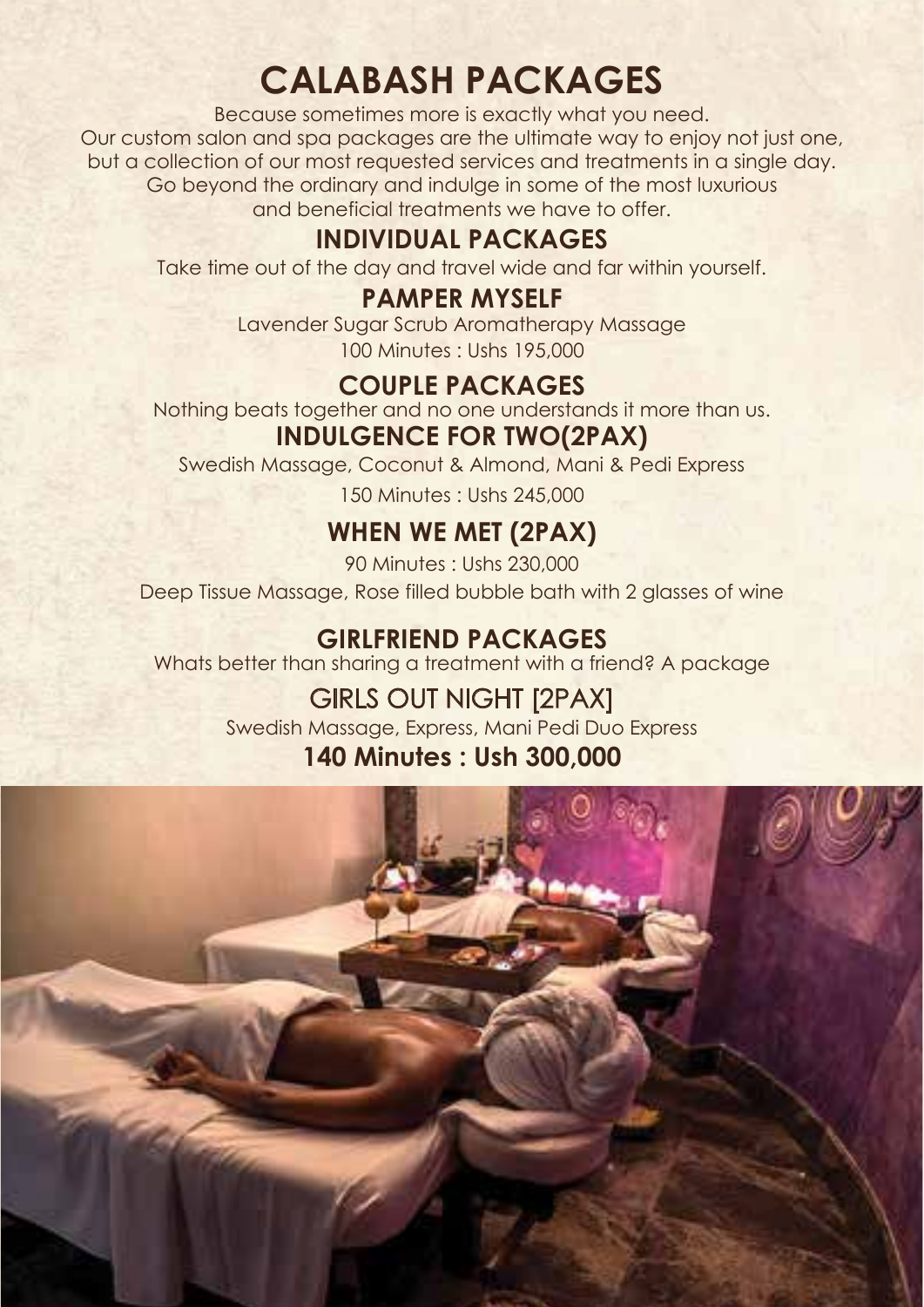# **MUM TO BE PACKAGES**

You are more than deserving, You are a miracle in motion & we are privileged to be part of the Journey.

#### **BEAUTIFUL EXPECTANCY**

Amedium to feather light lymph and muscle relief massage that helps ease the journey to the wonder of life.

150 Minutes : Ushs 215,000

#### **MUMMY TO BE**

Lavender Sugar Scrub, Magnolia Luxurious Tissue, Body Oil for stretch marks, scar tissue and very dry skin. 100 Minutes : Ushs 170,000

#### **LIGHTER LEGS**

Foot Massage, Mani Pedi Duo Express. 140 Minutes : Ushs 145,000

#### **DESERVINGLY SO**

Ease the rush of thoughts and the ache in the feet with this wonders duo and feel both lifted up and solidly grounded at the same time. Indian Head Massage, Foot Massage 170 Minutes : Ushs 130,000

#### **GENTLEMEN PACKAGES**

Because a man who takes care of himself is King indeed.

#### **STONED**

90 Minutes : Ushs 205,000 Hot Stone Massage, Express Mani & Pedi Duo

#### **BEAUTY TREATMENTS**

We delight in unveiling the beauty that lies with

#### **Hair Removal waxing**

[Hot wax] Hair removal done professionally

#### BODY WAXING

| Full leg         | Ush 65,000 |
|------------------|------------|
| Half leg         | Ush 40,000 |
| <b>Full Arm</b>  | Ush 50,000 |
| <b>Half Arm</b>  | Ush 30,000 |
| <b>Underarms</b> | Ush 30,000 |
| <b>Back</b>      | Ush 70,000 |
| Chest            | Ush 70,000 |
| Tummy            | Ush 70,000 |
|                  |            |

## **INTIMATE WAXING**<br>Full Brazillian Ush 110,000

Full Brazillian / Hollywood Bikini line Ush 50,000

## **FACE WAXING**<br>Upper Lip

Chin Ush 50,000 Eyebrow shaping Ush 25,000

Ush 110,000

#### FULL BODY WAXING

Full leg, full arm Ush 310,000 Back, chest / Tummy Full brazillian

#### FULL FACE WAX

Upper Lip, Chin Ush 40,000 Eyebrow shapping Forehead, Sides